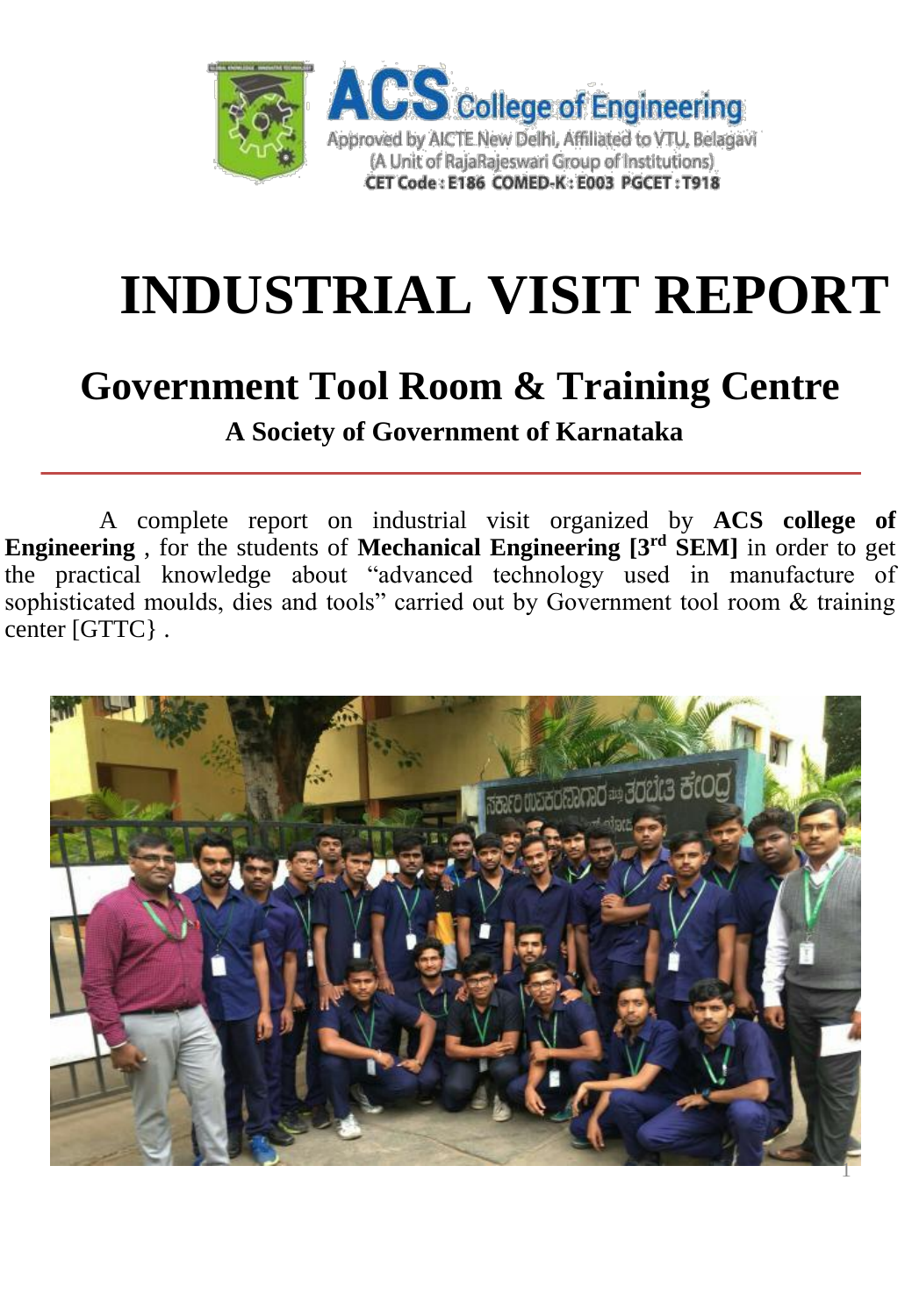#### **INDEX:**

DETAILS OF JOURNEY

#### **COMPANY PROFILE**

**GROUP OBSERVATION** 

 $\Box$ CONCLUSION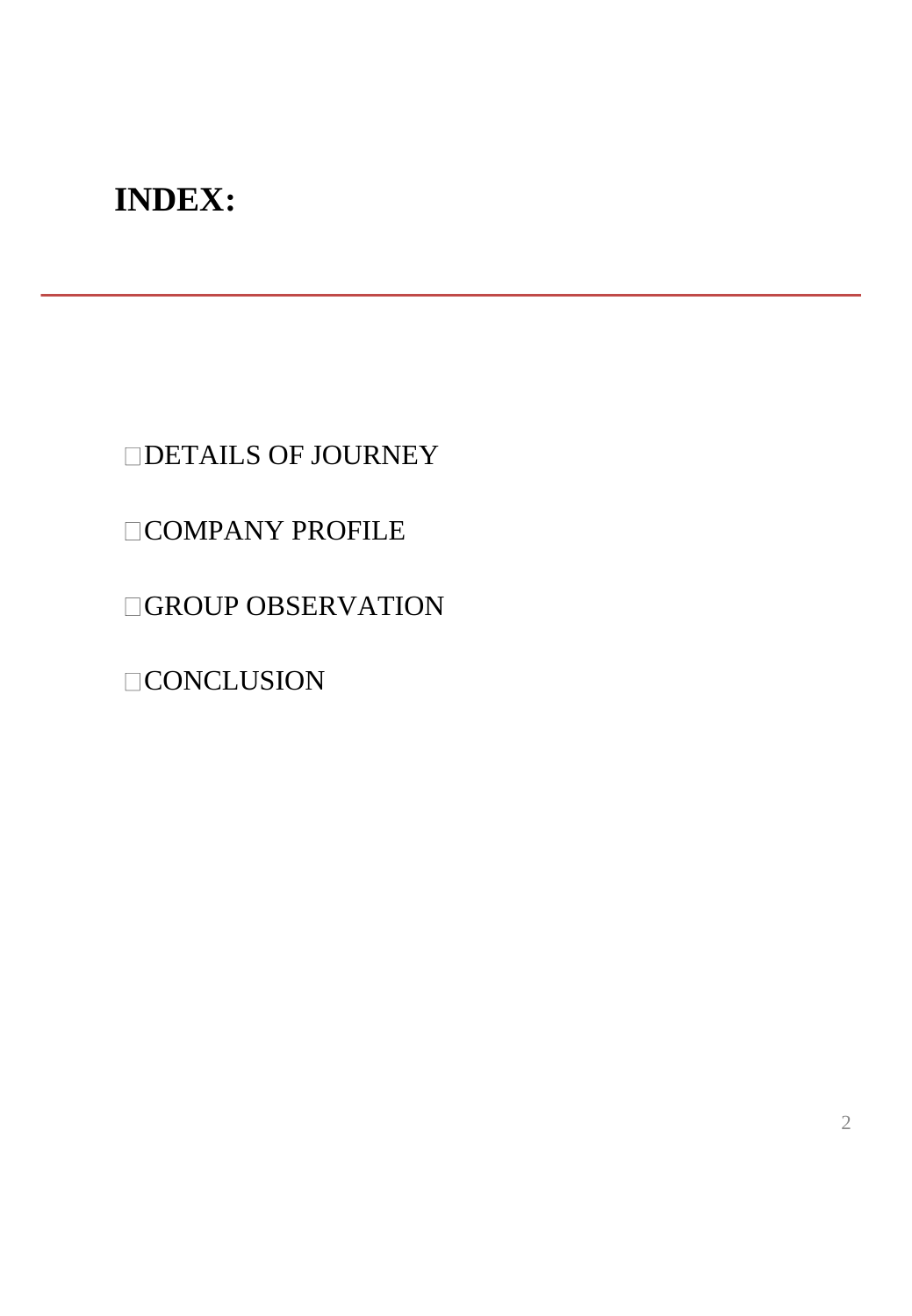#### **DETAILS OF JOURNEY**

**ACS college of Engineering** had organized an industrial visit on 14 August , 2018 to GTTC located in Rajajinagar industrial Estate for the students of Mechanical Engineering.

The visit was organized by HOD of Mechanical engineering branch Prof. Siddesha H. S.

Prof. Rakesh S. & Prof. Bapu Gowda C. M. were the co-ordinators Faculty for the industrial visit.

We started travelling from the college campus at 10:30 am via our college bus. Totally **26 students** along with **2 coordinators faculty** were there in the journey.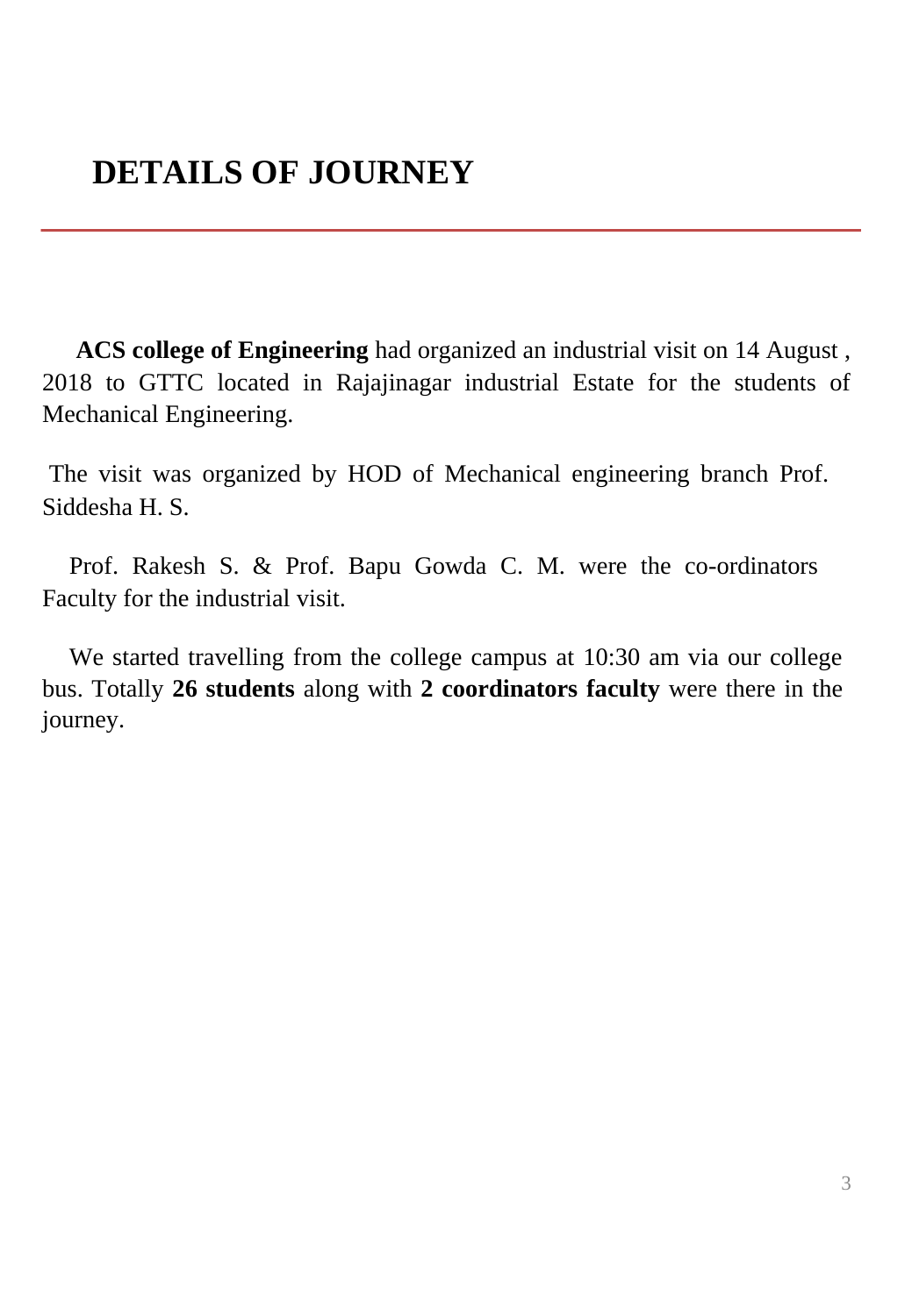#### **COMPANY PROFILE**

### **Government Tool Room & Training Centre**

**A Society of Government of Karnataka**



GTTC was established in 1972 at Bangalore with the participation of the Karnataka State Government, in collaboration with the Government of Denmark under the Bilateral Development Co-operation Agreement. The excellent performance of GTTC Bangalore, proactive Government of Karnataka which saw the need for expansion, got second unit of GTTC started in 1992 with DANIDA assistance.

Proliferation of technology for development of the industries with supply of skilled manpower is the key to meet the needs of the global requirement. With this Government of Karnataka encouraged GTTC to start 10 more sub-centers to train in the area of tool and die making in various parts of Karnataka.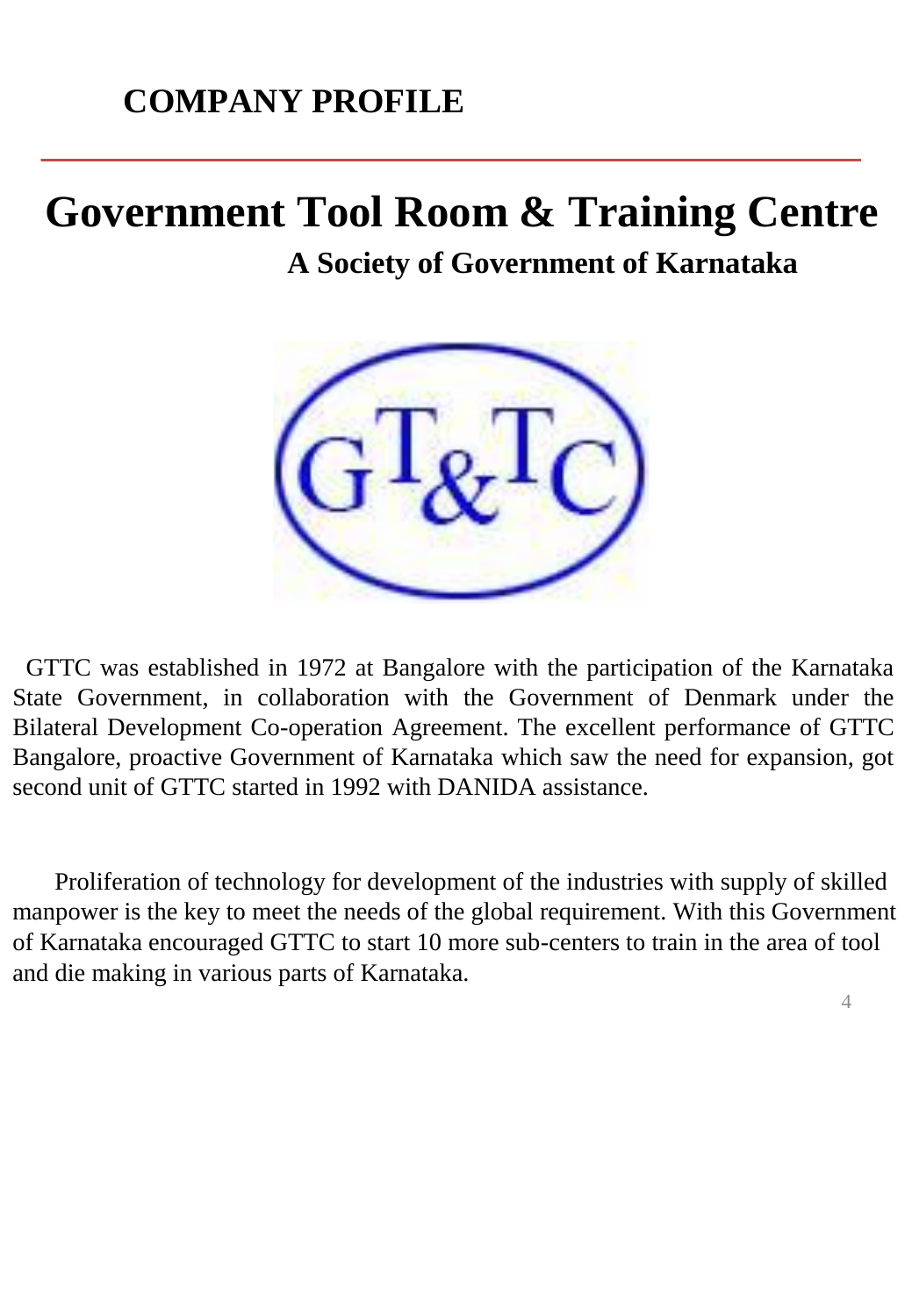GTTC is an autonomous society, and a recognized Scientific and Research Organization by the Government of India. Govt. Tool Room and Training Centre (GTTC), is serving industry by way of precision tooling and providing in well trained craftsmen the area of tool and die making.

Today, the GTTC have acquired mastery in mould and die making technology and have blossomed into an epitome of precision and quality in the development and manufacture of sophisticated moulds, dies and tools.

Fully aware of the rapid advancement in technology the world over, GTTC is periodically adding new technologies to the existing set of advanced equipment like CAD / CAM, CNC machines for tooling, Precision Components, Laser for Industries, Rapid prototyping, vacuum casting etc.

GTTC is concentrating on the Integrated Development of the related segments of industries by way of providing international quality tools, trained personnel and consultancy in tooling and related areas. In future, the focus would be more on turnkey projects in Tooling, Aerospace components & their assemblies, and also to support the development of small and medium scale enterprises.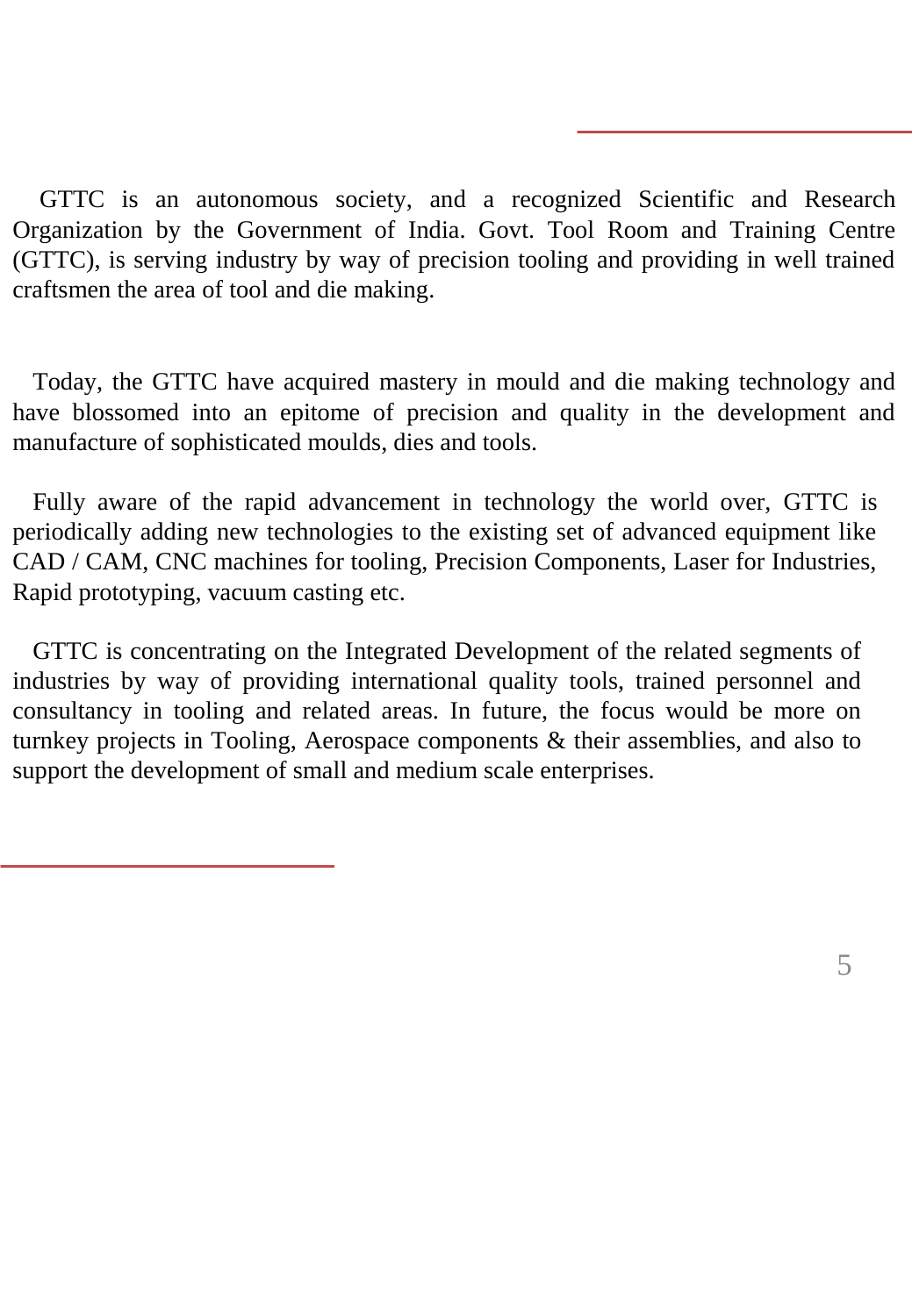This Industrial visit is very helpful in our future practical Life & bring a positive change in our thinking & practical behavior regarding Education & specializing our technical skills.

- Got practical knowledge about the advancement in technology of machines.
- Use of programming in field of Mechanical engineering.
- Precise cutting and surface finishing of the jobs.
- Information on different parts  $\&$  use of CNC machines with multiple cutting tools.
- Making of plastic objects using "Injecting technology" of plastic .
- Different types of machines available for tool  $\&$  die making
- Management of manpower and machines.
- Different courses offered by training section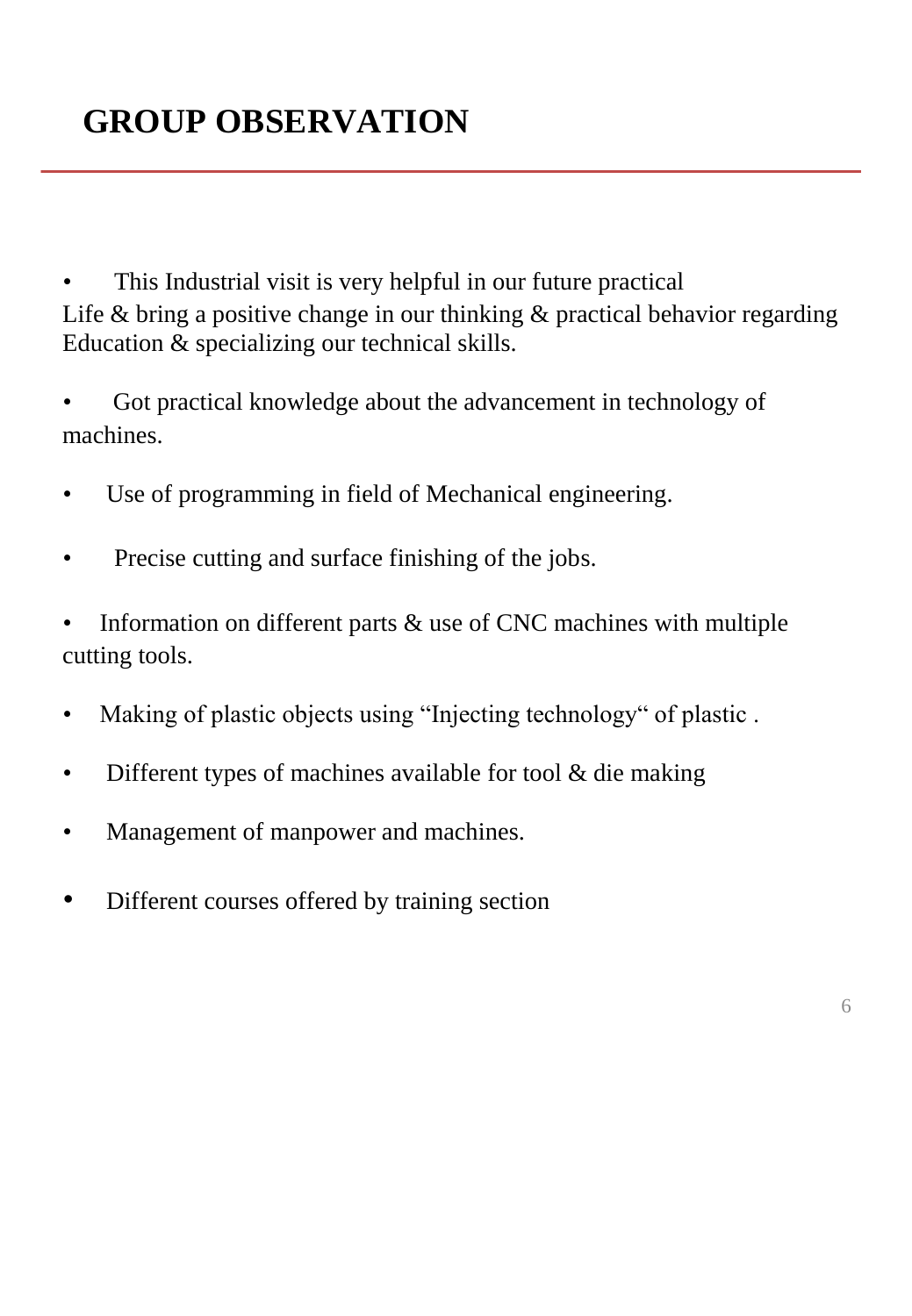

CNC Lathe Machine



Lathe Machine & Bench VISE



Vertical Milling Machine (CNC)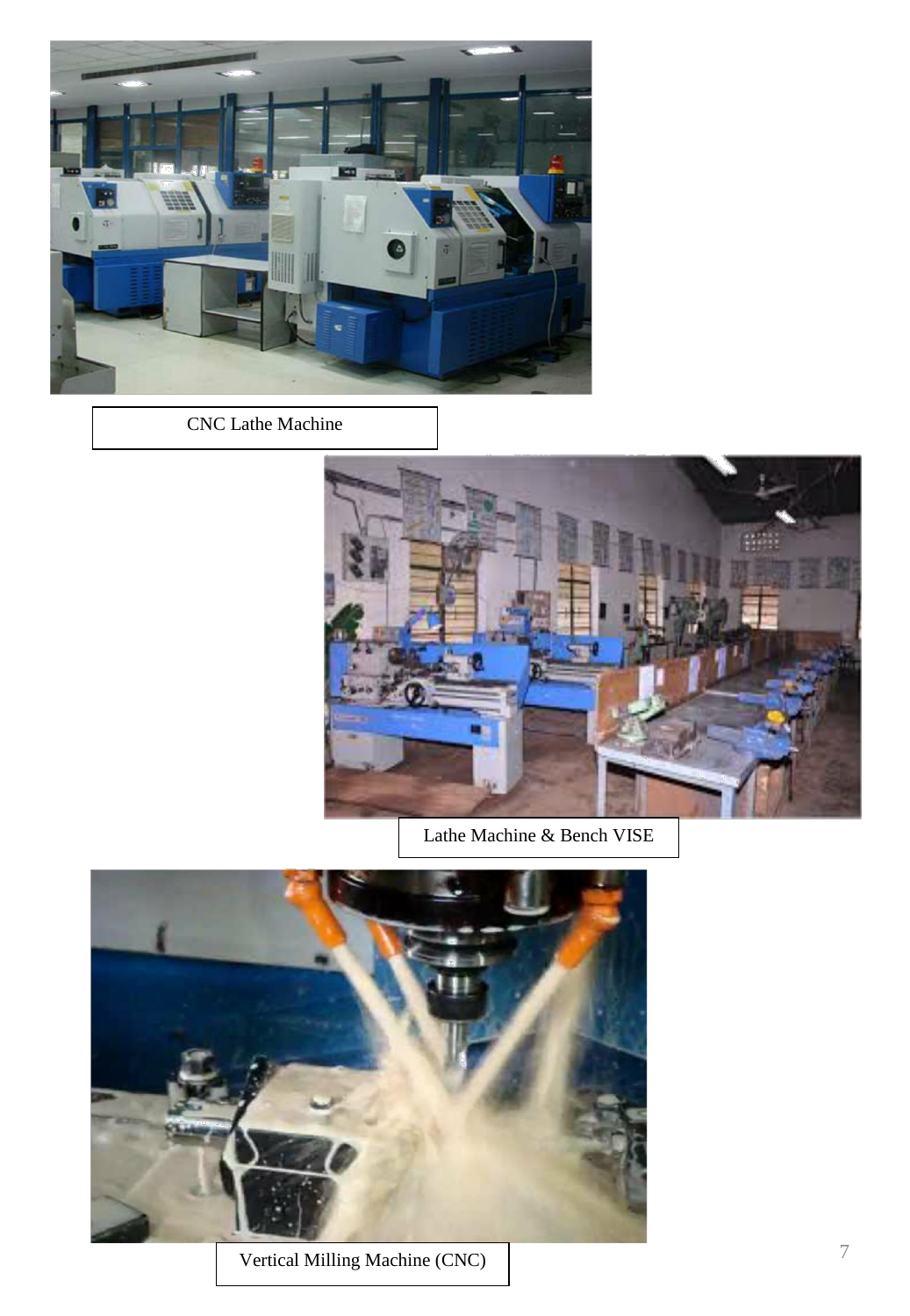

CNC Lathe Machine - Programming



Milling Machine



Finished Product